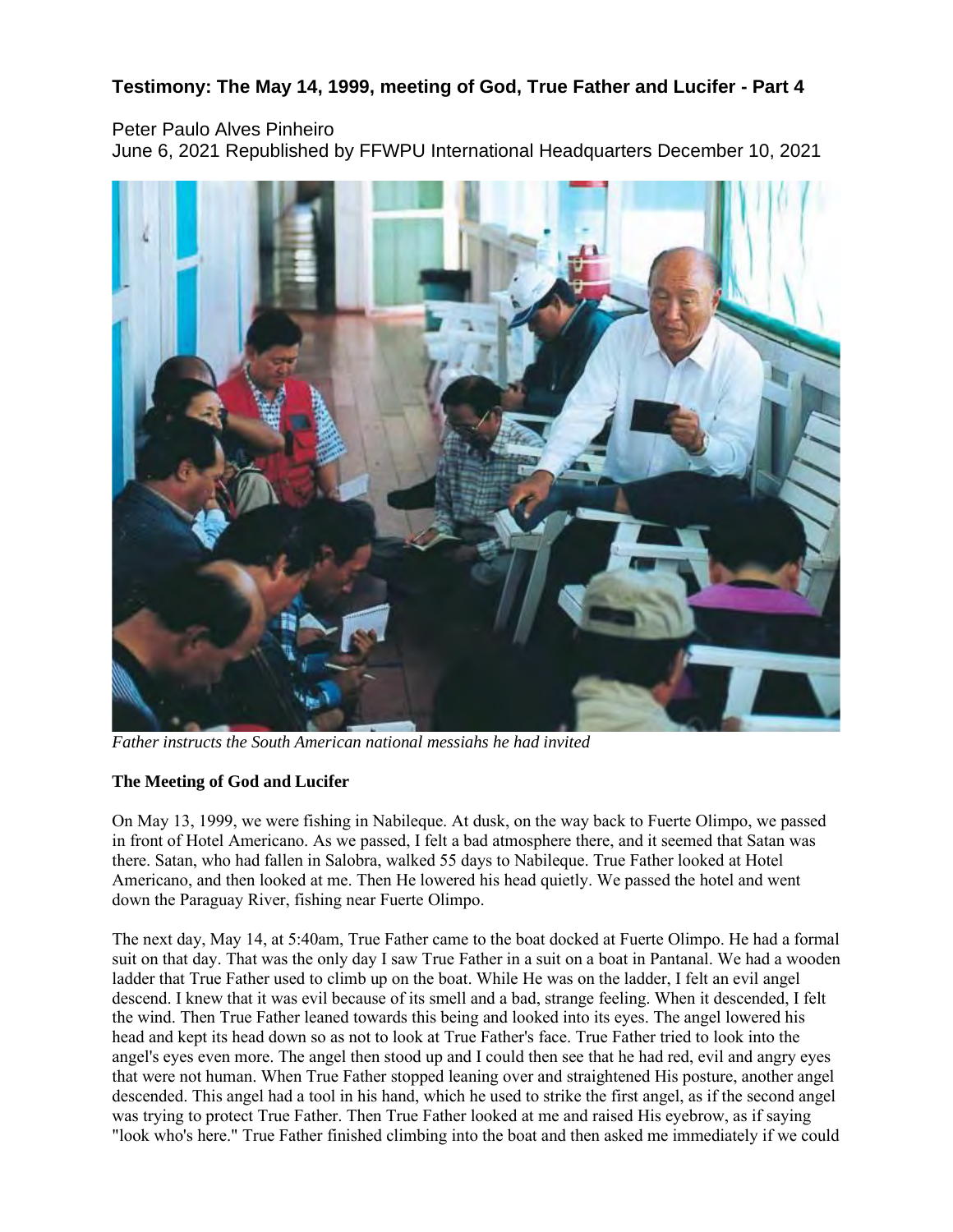arrive at Hotel Americano by 6am because there was an important ceremony to do there. As I drove the boat away from the land, the angels were no longer there.

When we arrived at Nabileque at the Hotel Americano before 6am, True Father said "Paulo, chair."

I said "Ok, Abonim, leave it to me." I saw a white chair under room number 14. I thought this chair was to be taken to him. True Father went up the stairs and I followed Him and I saw a lot of chairs. So I understood then that True Father wanted me to sit in the chair under room 14, and I sensed that being on the boat was dangerous, especially because of what I saw that morning in Fuerte Olimpo. So I sat down on the chair and already something strange was happening around 6 o'clock. I saw the boat from the chair and said to myself "No, I will not abandon the boat because if the evil angel comes, the only protection is me." I forced myself to get up from the chair to go towards the boat - but then I was [suddenly] in another place, in another environment. I did not see anything around me, only my body and the chair. I was in despair and was about to scream. Then I saw True Father. I told myself, "Rev. Moon is here, so that is good" and I calmed down a little.

I saw True Father calling out Satan from the bathroom of the hotel. True Father opened the door, and the smell was everywhere. Then True Father called God. I saw a light that arrived. True Father spoke to God, "Please" in a very humble voice, calling to God who could turn away at any moment. True Father spoke very carefully to Satan. Satan did not seem to want to hear it but True Father's voice managed to break through the barriers of Satan and accessed Lucifer who was inside. So after a great hesitation, Lucifer managed to tilt and lower his head with regret and cried. When he lowered his head, I felt a very big explosion and the whole planet crying in pain. When he started to cry with regret, the dirty pieces of him started to spill out of him and then he started to shine and it was unimaginably beautiful. He started to get up, and he talked to True Father, who in turn spoke to God. Lucifer was communicating with God through True Father. God also appeared as a stronger light than the small light that first appeared. Lucifer lowered himself again now towards True Father, and there was another explosion. This explosion was not of sadness but of joy. Everything on the planet was making a noise of joy. At this time True Father said something, and everything ended. The ceremony ended.

This happened on the May 14, 1999. True Father was wearing a suit and a necktie to welcome God to meet the angel. For the first time in history, God came to meet the angel. Since the Fall of Adam and Eve, it was the first time that God had come to meet the angel and it had happened here in Nabileque. True Father gave the instruction after this ceremony to purchase the Hotel Americano because it was a precious place. True Father said that both Salobra and Nabileque are sacred locations but Nabileque is more precious because God met with Lucifer there.

This is the story of Salobra and Nabileque and how Lucifer surrendered naturally.

True Father later spoke to me for about 4 hours, directly to me, while fishing. He spoke continuously, only stopping when we caught fish. He told me to study the story and told me to ask Him questions if I had any. He asked me 3 times to make a promise never to leave these lands even if I lost my life. He said: "Stay in these lands. Don't give up. Do you promise me that you won't leave? Will you stay here?" I replied, "Yes, Father, I promise." Then He asked, "You won't leave even at the risk of your life? You will not leave? Will you stay here?" I replied again, "Yes, I will stay." He asked me to promise three times. Last time He asked me, He was very serious and I was even scared of Him. Then I realized that many who promised Him to stay had left Him because one would need to go beyond a normal level of faith to stay in a place like this. True Father said: "When I came to Pantanal, God came with me." He did not say God left from Pantanal.

In 2012, three days before True Father went to the spiritual world, all three days True Father was spiritually on the boat and got off the boat and walked in these lands. I know where He walked. We have to save these holy grounds, especially Salobra and Nabileque. Because they are in the wetlands, they belong in the Ocean Providence. These are very precious lands in many aspects. Imagine if these places